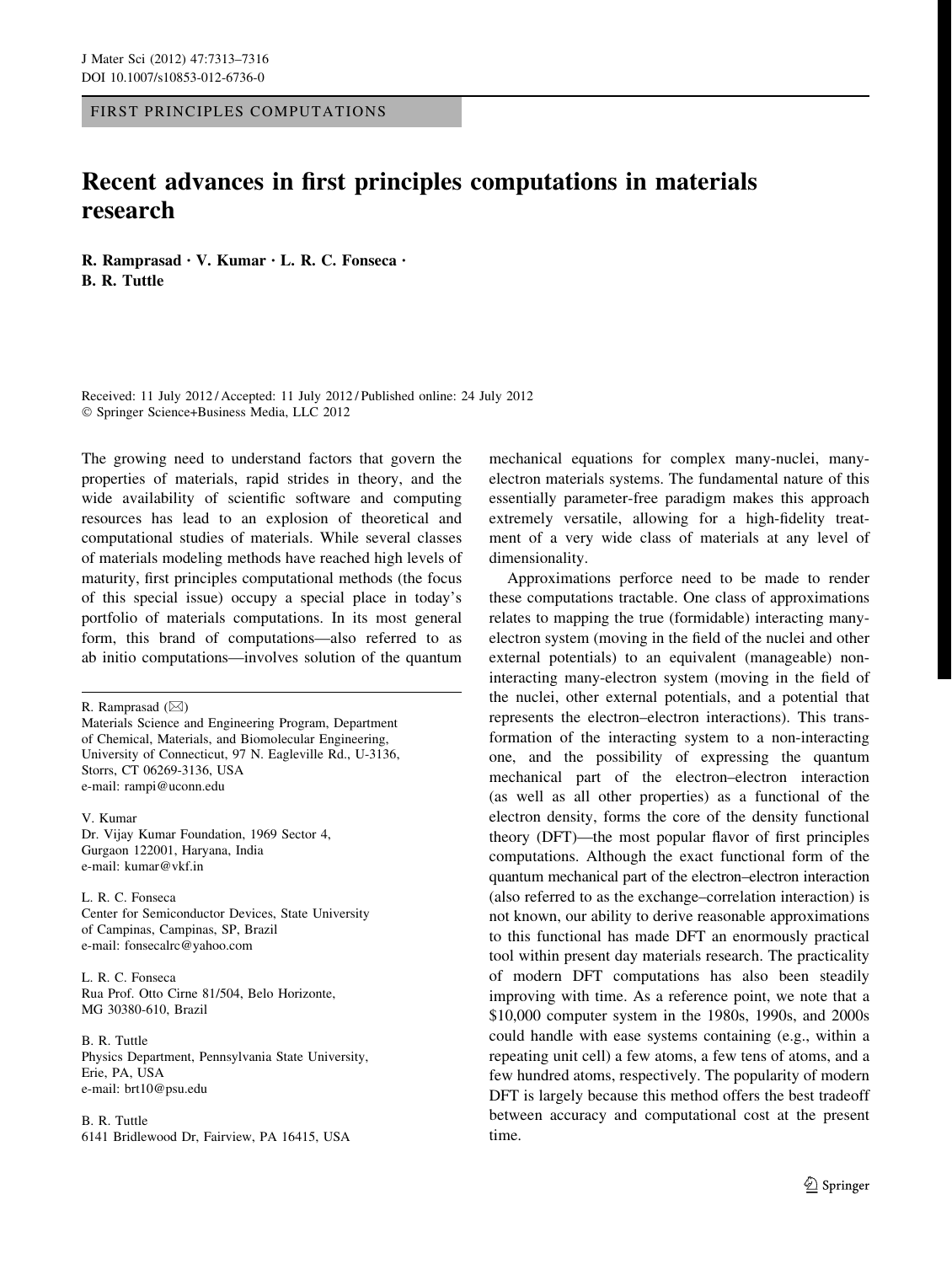This special issue is intended to collect the most recent developments in this rapidly evolving area of first principles computations, and begins with ten full-length review articles followed by topical articles in the areas of ''insulating functional materials," "metals, alloys and disordered phases,'' ''magnetism,'' and culminates with articles that discuss higher spatiotemporal-scale methods that use ''DFT-derived approaches.''

The first review paper by Hautier et al. [\[1](#page-2-0)] provides a remarkable perspective on many success stories (in the form of case studies) of materials discovery and design made possible entirely or largely via first principles computations. Examples include design of materials for highperformance batteries, hydrogen storage, thermoelectrics, multiferroics, and catalysis. This general review is then followed by a survey by Shi et al. [[2\]](#page-2-0) of the adsorption of the buckminsterfullerene  $C_{60}$  on close-packed metal surfaces—a classic example of a situation where DFT computations of adsorption, electronic structure, and surface reconstruction have been directly compared with experimental data to arrive at a fundamental understanding concerning adsorption and interface chemistry. In the next article, Singh and Yakobson [[3\]](#page-2-0) review hydrogen storage in carbon-based sorption materials such as carbon nanotubes and graphene. The chemistry of Kubas bonding, chemisorption, role of catalysts, and kinetic factors are addressed. The next two articles focus on nuclear materials, which are expected to be an important materials research area in the coming decades. Liu et al. [[4\]](#page-2-0) review the current stateof-the-art pertaining to DFT studies of nuclear fuel materials, including uranium oxides, carbides, and nitrides, and defect chemistries and atomic transport in these materials. Nguyen-Manh et al. [[5\]](#page-2-0) then provide an overview of methods to understand the phase stability and radiation effects in structural materials for future fusion power-plant applications. The review series moves next to two articles pertaining to oxide thin films and interfaces involving oxides. The first of these by Zhu et al.  $[6]$  $[6]$  deals with  $HfO<sub>2</sub>$ , a material expected to gradually replace  $SiO<sub>2</sub>$ , the main dielectric material used in semiconductor transistor technology for the last four decades. The second article by Garrity et al. [[7\]](#page-2-0) surveys the current state of understanding pertaining to interfaces (with Si) involving complex oxides such as  $SrTiO<sub>3</sub>$ , LaAlO<sub>3</sub>, etc., all of which are potential contenders for next-generation high-performance electronic devices. The review article by Scheicher et al. [[8\]](#page-2-0) documents the contributions made by first principles methods in molecular genetics, e.g., DNA sequencing, an area in which such computational methods are only now beginning to emerge, but are believed to become increasingly prominent. The set of review articles culminates with two important "prospective" contributions dealing with beyond-DFT methodologies: Ren et al. [[9\]](#page-2-0) provide

a comprehensive historical and scientific sketch of the random phase approximation and its role in the proper treatment of the electron correlation interaction, and Faber et al. [[10\]](#page-2-0) document the promise that many-body perturbation theory methods hold for current and future electronic structure calculations by taking electron–phonon interactions and charge-transfer excitations in organic systems as examples.

Next, the special issue takes the reader to specific topical contributions. The first area, one in which modern first principles methods have made enormous headway, is the field of insulating functional materials. The first article by Mishra et al. [\[11](#page-2-0)] addresses the properties of native point defects in indium phosphide, a semiconductor of interest to the optoelectronics industry. Specifically, the authors report calculations identifying the most common native defects along with their respective defect levels. The next three articles address the various properties of transition metal oxides with insights for functional memory devices, photo-catalysts, and optoelectronics, respectively. Magyari-Kope et al. [\[12](#page-2-0)] report calculations of oxygen vacancy ordering effects in candidate oxides for variable resistance and memory devices. Prasai et al. [\[13](#page-2-0)] compare and contrast the electronic properties of amorphous and crystalline forms of  $TiO<sub>2</sub>$  providing guidance for photocatalytical applications. Kamisaka et al. [[14\]](#page-2-0) investigate electron trapping in Nb-doped  $TiO<sub>2</sub>$  crystals and are able to correlate the electronic structure of these materials with their physical structure. The next two articles address properties of  $CeO<sub>2</sub>$ , a promising material for solid oxide fuel cells. Dholabhai and Adams [\[15](#page-2-0)] determine the oxygen ion conductivity as a function of temperature and doping concentration. The article by Peles [[16\]](#page-2-0) applies DFT augmented with Hubbard parameters to gain insight into the reduction–oxidation reactions in various  $CeO<sub>2</sub>$ -based oxides. The contribution by Joshi et al. [[17\]](#page-2-0) explores the role of pressure on the electronic properties of MgO polymorphs. The next two papers address materials employed in lithium ion battery applications. The first paper by Kim [\[18](#page-2-0)] reports the properties of doped  $LiNiO<sub>2</sub>$ , a promising cathode material. The second paper by Radin et al. [[19\]](#page-2-0) finds that the surface properties of  $Li<sub>2</sub>O<sub>2</sub>$  are important for understanding the capabilities of Li oxygen batteries. Tsetseris and Pantelides [\[20](#page-2-0)] illustrate the importance of defects for the uptake of hydrogen on graphene to form the insulating material, graphane. Continuing the foray into nanostructured materials, the paper by Pilania and Ramprasad [[21\]](#page-2-0) reports the dielectric permittivity of  $PbTiO<sub>3</sub>$  nanowires. The last paper of this section by Dong and Alpay [\[22](#page-2-0)] presents an exhaustive study of the piezoelectric and elastic properties of  $In_xGa_{1-x}N$  solids.

The next group of articles falls under the general rubric of metals, alloys, and disordered phases. Leitao et al.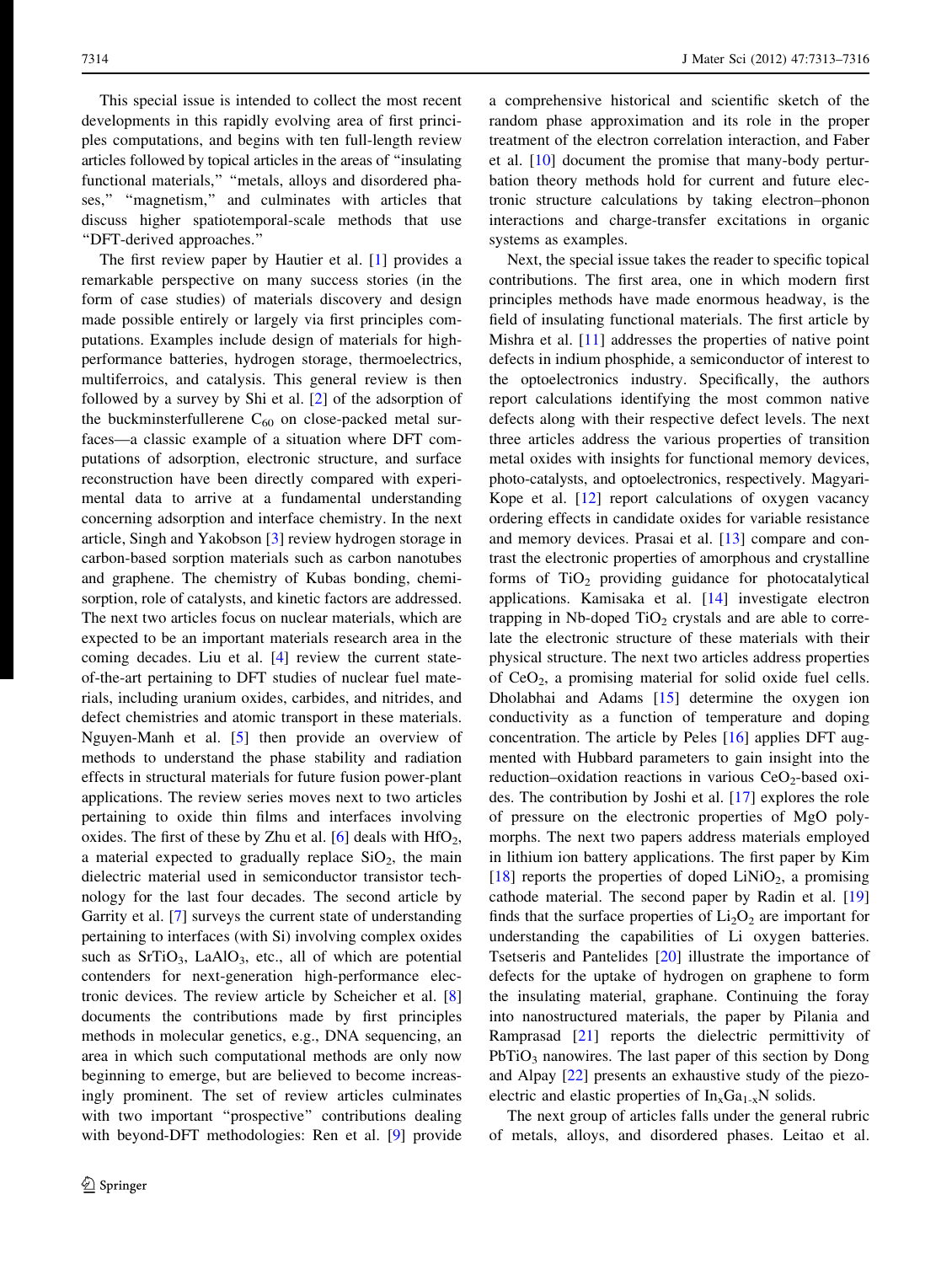<span id="page-2-0"></span>[23] provide a critical survey of studies involving the (100) and  $(111)$  surfaces of Cu<sub>3</sub>Al with special focus on segregation of atomic species to the surface under various chemical conditions. Methods to compute solubility products and precipitation (for e.g., NbC) in alloyed steels are then presented in the article by Klymko and Sluiter [\[24](#page-3-0)]. The importance of electron correlation and relativistic effects in systems such as  $Cr<sub>2</sub>AIC$  and  $Ta<sub>2</sub>AIC$  (also referred to as MAX phases) is then evaluated by Sun et al. [\[25](#page-3-0)]. Wang et al. [\[26](#page-3-0)] then discuss factors that control the stability of  $Ti_{1-x}Al_xN$ ,  $Ti_{1-x}Zr_xN$ , and  $Zr_{1-x}Al_xN$  alloys, which are popular coating materials. This topic is concluded with two articles on amorphous (or disordered) systems. Tian et al. [\[27](#page-3-0)] present a first principles molecular dynamics study of  $Ni_{62.5}Nb_{37.5}$  bulk metallic glasses, and Sun  $[28]$  $[28]$  presents the structure of amorphous  $Ge_2Sb_2Te_5$ , an important material for phase change memory applications.

We then move on to the general topic of magnetism. The first of the articles in this category by Shinde et al. [\[29](#page-3-0)] deals with the impact of Gd-doping on the atomic and electronic structure and the magnetic properties of Gd-doped gold clusters. Mao et al. [\[30](#page-3-0)] explore the role of ferromagnetism (and temperature) on the  $Ni/Ni<sub>3</sub>Al$  interfacial free energy. The next two studies involve site substitution in materials with interesting magnetic applications. Mukherjee et al. [[31\]](#page-3-0) investigate the effect of B site substitution in  $CaCu<sub>3</sub>B<sub>4</sub>O<sub>12</sub>$ , perovskite oxides with potential for spintronics applications. Saini [\[32](#page-3-0)] uses an all-electron method to study the role of f-states in rare earth tri-florides, materials with applications to magneto-optical recording devices. The next contribution by Palandage et al. [[33\]](#page-3-0) involves a first principles study of electron pairing and magnetism in FeTe-based systems. The final article in this category by Galanakis and Sasioglu [[34\]](#page-3-0) evaluates exchange interactions, spin waves, and the Curie temperature in  $L2_1$ - and  $L1_2$ -type systems such as Heusler alloys and systems containing Pt and Co.

Finally, we note that although first principles methods are versatile, accurate, and practical for investigating many materials and phenomena, several important phenomena involve large length-scales (e.g., involving hundreds of thousands of atoms) and time-scales (e.g., nanoseconds or higher). Such situations are, at the present time, beyond the reaches of first principles computations and are best treated using model Hamiltonians, force fields, or inter-atomic potentials parameterized by means of first principles data. Furthermore, many situations require the organized extraction of knowledge, insights, and trends from first principles, or first principles-derived data. The last three articles provide examples of such strategies. Banerjee et al. [\[35](#page-3-0)] present a hybrid quantum mechanics/molecular mechanics approach aimed at a study of gold clusters protected by surfactants, Chernatynskiy et al. [\[36](#page-3-0)] provide a critical assessment of various flavors of inter-atomic potentials used in studies of  $UO<sub>2</sub>$  fuels aimed at thermal conductivity calculations, and Sukumar et al. [\[37](#page-3-0)] provide insights into how cheminformatics strategies such as quantitative structure property relationships may be used to extract knowledge from first principles (or other) data. These methods are synergistic to first principles methods and are seen to be essential to bridge the (inevitable) gaps between situations realistically accessible by means of purely first principles methods and complex real-life situations.

The guest editors are delighted to have had this opportunity to coordinate the creation of this special issue. They would like to thank the Deputy Editor-in-Chief Professor M. Aindow and the Editor-in-Chief Professor C. B. Carter for their support and guidance on critical matters during the entire course of this project. Special thanks must also go to the Journal of Materials Science staff, especially Mrs. Saraswathi Sabapathy, who diligently handled the communications and copy-editing of the manuscripts.

## References

- 1. Hautier G et al (2012) J Mater Sci. doi:[10.1007/s10853-012-](http://dx.doi.org/10.1007/s10853-012-6424-0) [6424-0](http://dx.doi.org/10.1007/s10853-012-6424-0)
- 2. Shi X et al (2012) J Mater Sci. doi[:10.1007/s10853-012-6361-y](http://dx.doi.org/10.1007/s10853-012-6361-y)
- 3. Singh A, Yakobson B (2012) J Mater Sci. doi[:10.1007/](http://dx.doi.org/10.1007/s10853-012-6551-7) [s10853-012-6551-7](http://dx.doi.org/10.1007/s10853-012-6551-7)
- 4. Liu X -Y et al (2012) J Mater Sci. doi:[10.1007/s10853-012-](http://dx.doi.org/10.1007/s10853-012-6471-6) [6471-6](http://dx.doi.org/10.1007/s10853-012-6471-6)
- 5. Nguyen-Manh D et al (2012) J Mater Sci. doi[:10.1007/s10853-](http://dx.doi.org/10.1007/s10853-012-6657-y) [012-6657-y](http://dx.doi.org/10.1007/s10853-012-6657-y)
- 6. Zhu H et al (2012) J Mater Sci. doi:[10.1007/s10853-012-6568-y](http://dx.doi.org/10.1007/s10853-012-6568-y)
- 7. Garrity K et al (2012) J Mater Sci. doi:[10.1007/s10853-012-](http://dx.doi.org/10.1007/s10853-012-6425-z) [6425-z](http://dx.doi.org/10.1007/s10853-012-6425-z)
- 8. Scheicher R et al (2012) J Mater Sci. doi:[10.1007/s10853-012-](http://dx.doi.org/10.1007/s10853-012-6671-0) [6671-0](http://dx.doi.org/10.1007/s10853-012-6671-0)
- 9. Ren X et al (2012) J Mater Sci. doi:[10.1007/s10853-012-6570-4](http://dx.doi.org/10.1007/s10853-012-6570-4)
- 10. Faber C et al (2012) J Mater Sci. doi:[10.1007/s10853-012-6401-7](http://dx.doi.org/10.1007/s10853-012-6401-7)
- 11. Mishra R et al (2012) J Mater Sci. doi:[10.1007/s10853-012-](http://dx.doi.org/10.1007/s10853-012-6595-8) [6595-8](http://dx.doi.org/10.1007/s10853-012-6595-8)
- 12. Magyari-Kope B et al (2012) J Mater Sci. doi[:10.1007/s10853-](http://dx.doi.org/10.1007/s10853-012-6638-1) [012-6638-1](http://dx.doi.org/10.1007/s10853-012-6638-1)
- 13. Prasai B et al (2012) J Mater Sci. doi:[10.1007/s10853-012-](http://dx.doi.org/10.1007/s10853-012-6439-6) [6439-6](http://dx.doi.org/10.1007/s10853-012-6439-6)
- 14. Kamisaka H et al (2012) J Mater Sci. doi:[10.1007/s10853-012-](http://dx.doi.org/10.1007/s10853-012-6491-2) [6491-2](http://dx.doi.org/10.1007/s10853-012-6491-2)
- 15. Dholabai P, Adams J (2012) J Mater Sci. doi[:10.1007/s10853-](http://dx.doi.org/10.1007/s10853-012-6398-y) [012-6398-y](http://dx.doi.org/10.1007/s10853-012-6398-y)
- 16. Peles A (2012) J Mater Sci. doi[:10.1007/s10853-012-6423-1](http://dx.doi.org/10.1007/s10853-012-6423-1)
- 17. Joshi K et al (2012) J Mater Sci. doi:[10.1007/s10853-012-6521-0](http://dx.doi.org/10.1007/s10853-012-6521-0)
- 18. Kim Y (2012) J Mater Sci. doi[:10.1007/s10853-012-6299-0](http://dx.doi.org/10.1007/s10853-012-6299-0)
- 19. Radin M et al (2012) J Mater Sci. doi:[10.1007/s10853-012-](http://dx.doi.org/10.1007/s10853-012-6552-6) [6552-6](http://dx.doi.org/10.1007/s10853-012-6552-6)
- 20. Tsetseris L, Pantelides S (2012) J Mater Sci. doi[:10.1007/s10853-](http://dx.doi.org/10.1007/s10853-012-6447-6) [012-6447-6](http://dx.doi.org/10.1007/s10853-012-6447-6)
- 21. Pilania G, Ramprasad R (2012) J Mater Sci. doi[:10.1007/s10853-](http://dx.doi.org/10.1007/s10853-012-6411-5) [012-6411-5](http://dx.doi.org/10.1007/s10853-012-6411-5)
- 22. Dong L, Alpay S P (2012) J Mater Sci. doi[:10.1007/s10853-012-6351-0](http://dx.doi.org/10.1007/s10853-012-6351-0)
- 23. Leitao A et al (2012) J Mater Sci. doi:[10.1007/s10853-012-](http://dx.doi.org/10.1007/s10853-012-6468-1) [6468-1](http://dx.doi.org/10.1007/s10853-012-6468-1)